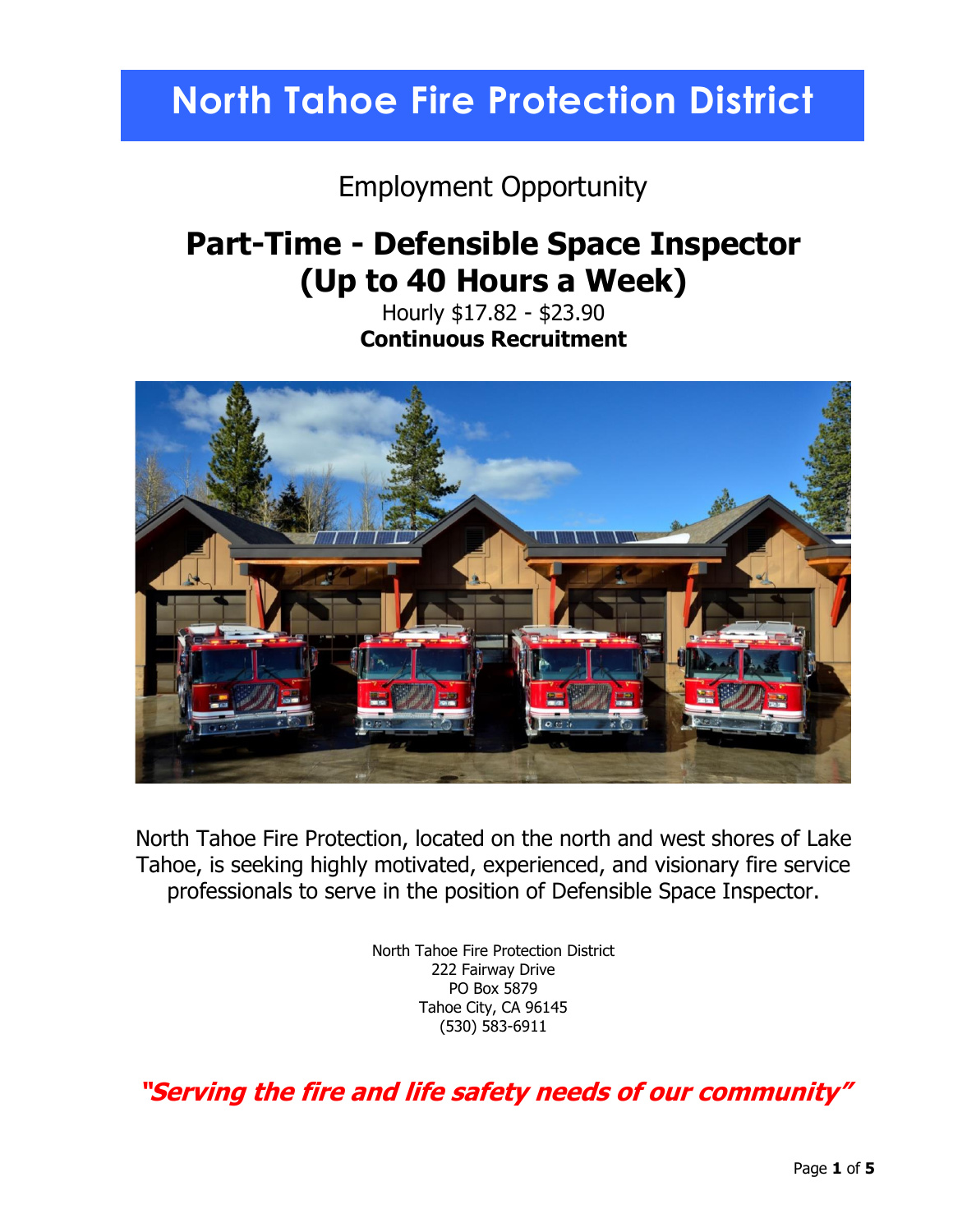## **About the District**

North Tahoe Fire Protection District was formed in 1993, following the consolidation of the Tahoe City Fire Protection District (Tahoe City, CA) and the North Tahoe Fire Protection District (Kings Beach, CA).

Currently, the District's 65 personnel support our mission: The North Tahoe Fire Protection District provides the highest possible level of fire and life safety, rescue and emergency medical service, fire prevention, and public education to the citizens and visitors of the communities we serve. Our communities are situated on 32 square miles on the north and west shores of Lake Tahoe.

This map helps illustrate the size of the District. North Tahoe Fire Protection District boundaries are in the red and Meeks Bay Fire is in the yellow.



North Tahoe Fire Protection District has six fire stations within the District located in Alpine Meadows, Tahoe City, Homewood, Dollar Hill, Carnelian Bay, and Kings Beach, and through an agreement with Meeks Bay Fire Protection District, two additional stations located in Meeks Bay and Tahoma. These stations are staffed by 51 uniformed personnel for nearly 15,000 residents within the area we serve.

The varied demographics of the District provide opportunities for its personnel to respond to emergencies in rural, suburban, and urban settings. The wide diversity of emergency incidents requires firefighters to be proficient in wildland fire fighting, structural firefighting, backcountry/technical rescue, swift water rescue, hazardous materials mitigation, and emergency medical services.

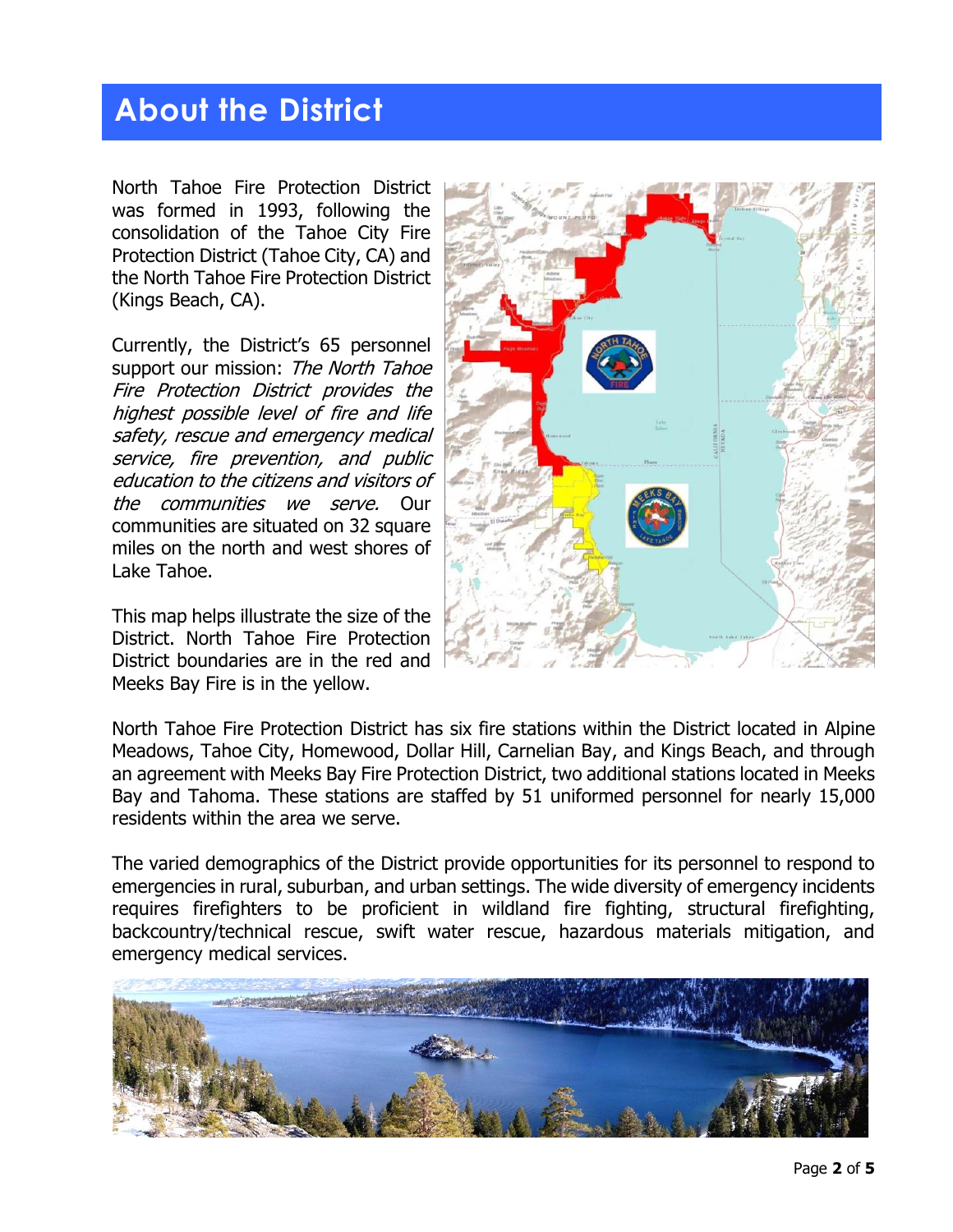## **About The Positions**

The North Tahoe Fire Protection District is currently accepting applications for current and future job openings from qualified individuals for the grant-funded, 40-hour workweek, seasonal position of Defensible Space Inspector. This position is expected to be active from approximately May through November. Actual start and end dates will be dependent on weather and snow conditions and will be no greater than 6 months from the employment start date. The eligibility list established from this recruitment will be used to fill current and future vacancies.

Successful applicants shall provide the highest possible level of service as part of the Fire Prevention team. Under the direct supervision of the Fire Marshal or designee, as a temporary seasonal employee, the Defensible Space Inspector performs a variety of tasks: complete fire prevention and community risk reduction assignments including defensible space inspections within the Fire District boundaries and other geographical areas as required by contract and as per Public Resource Code 4291, 14 CCR 1299, California Board of Forestry and Fire Protection General Guidelines for Creating Defensible Space, and applicable County Ordinances and local regulations for vegetation management; maintain accurate and comprehensive records and database information for inspections; promote Fire Adapted Communities and Firewise communities as part of a regional Tahoe Network and Fire adapted Communities; greet and assist the public, answer phones, and other duties as assigned; follow District Standard Operating Procedures, Rules and Regulations, and comply with District Expectations; and performs other related duties.

The applicant must be able to be on their feet for extended periods of time, and lift objects frequently up to 10 pounds and occasionally up to 25 pounds. He or she must have the ability to communicate clearly and concisely, both orally and in writing; understand the community, organization, and operations of the North Tahoe Fire Protection District; work cooperatively with citizens, community groups, business interests, other District employees, and federal, state, and local agencies.

## **Minimum Requirements**

- Minimum of 18 years of age
- High school diploma or equivalent
- Current CPR certification to the Health Care Provider level (required within 60 days after employment)
- Valid Driver's License

### **\* Must be provided with the application**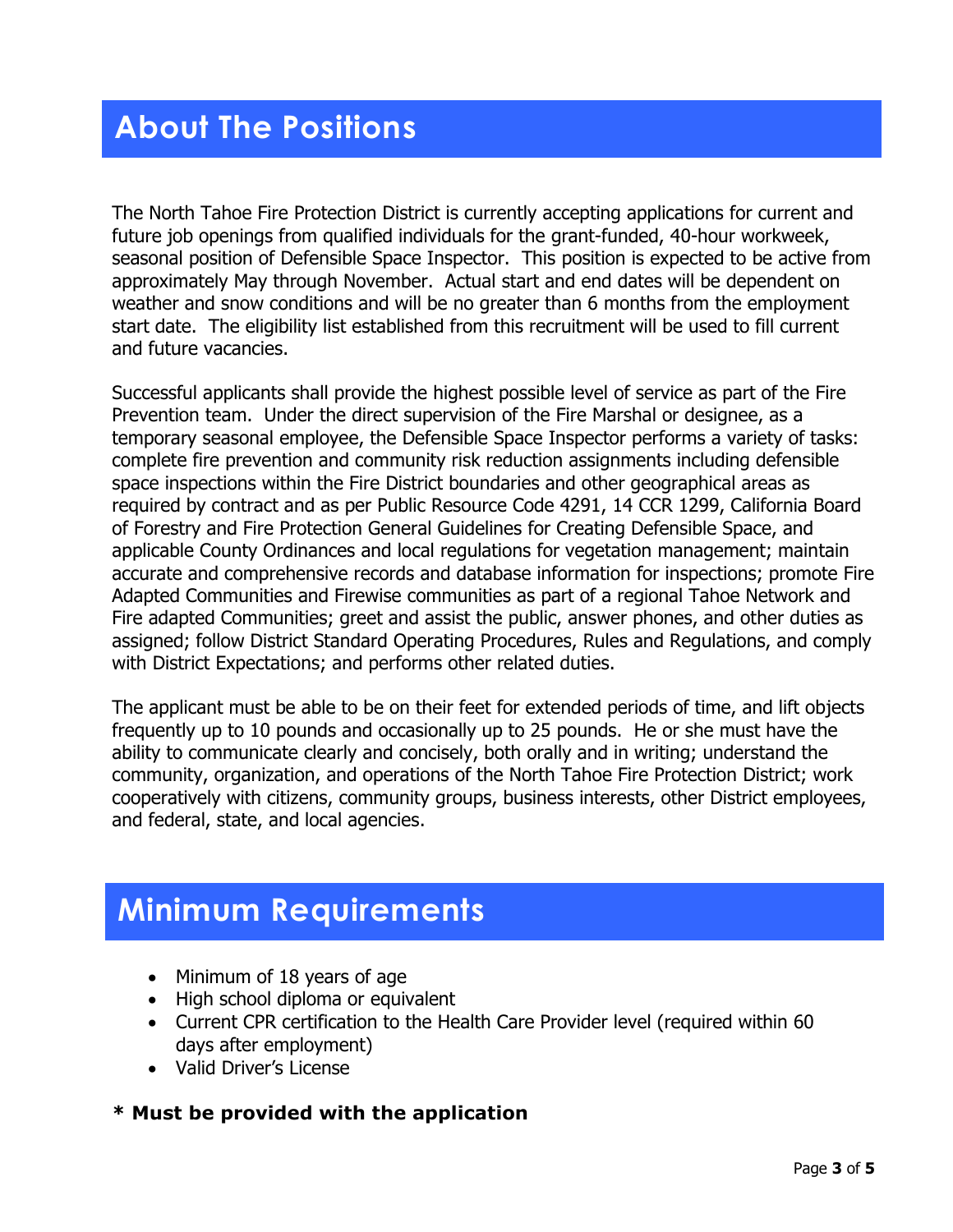## **Preferred and Desired Qualifications**

• Knowledge of:

Fire and Life Safety inspection and enforcement, defensible space, fuels management, home hardening, Firewise, and other programs that exist to reduce wildfire risks; fire protection, fire suppression, and fire prevention within the wildland-urban interface; customer service, effective communication, and modern office equipment and tools for daily tasks (Microsoft software packages).

#### • Education:

Completed or currently working toward a bachelor's degree, Associate degree, or related degree with a concentration in forestry, fire science, natural resource management, conservation, or subject-related position.

# • Experience:

Performing professional or sub-professional work in fire prevention, fire suppression, forestry, natural resource management, or other related work.

- Qualifications or Certifications:
	- o California State Fire Marshal Fire Inspector 1A: Duties and Administration
	- o California State Fire Marshal Fire Inspector 1B: Fire and Life Safety
	- o California State Fire Marshal Fire Inspector 1C: Field Inspection
	- o California State Fire Marshal Fire Inspector 1D: California Field Inspection
	- $\circ$  California State Fire Marshal Fire Inspector 2A: Fire Prevention Administration
	- o California State Fire Marshal Fire Inspector 2B: Fire and Life Safety Requirement
	- o California State Fire Marshal Fire Inspector 1 Certification

### **\* Please provide the application, under supplemental attachment, if applicable**

# **Compensation and Benefits**

| Typical pay and benefits - effective January 2022 |                   |
|---------------------------------------------------|-------------------|
| <b>Benefit</b>                                    | Amount            |
| Hourly Pay PTP Defensible Space Inspector         | $$17.82 - $23.90$ |

### **Additional Benefits:**

- District provides a life and accidental death insurance policy
- District pays CSFA dues
- Personnel will be paid their hourly rate for drill attendance
- District provides sick leave as required by California State Law
- District provides an Employee Assistance Program
- District provides uniforms